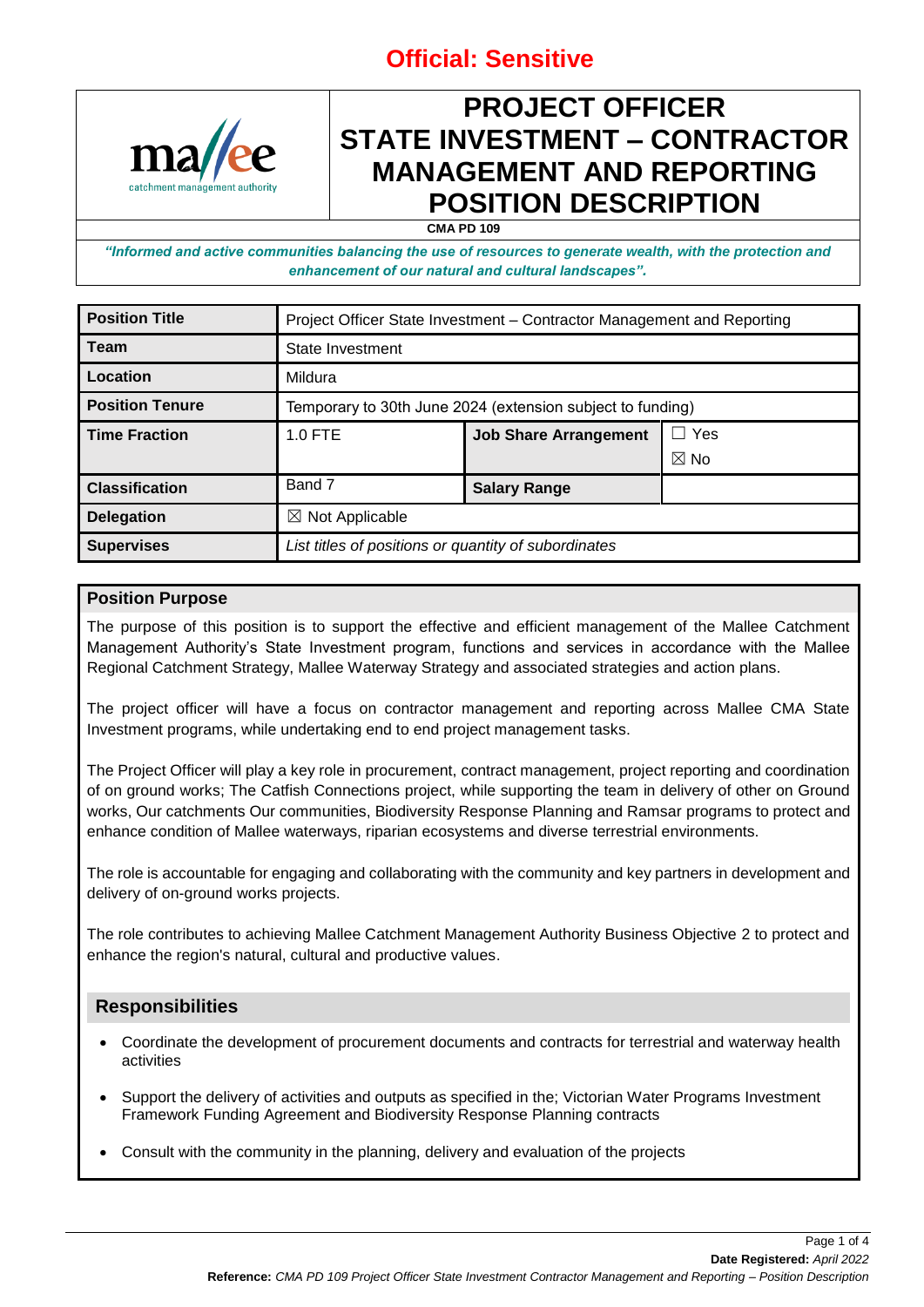- Manage own time, set priorities, plan and organise work so as to achieve specific objectives within the resources available and set time frames.
- Work collaboratively with all members of the State Investment team to ensure consistent and informed approach to executed work activities.
- Prepare high level reports on relevant Mallee CMA programs and projects to meet requirements of the Chief Executive Officer (CEO), Board, Implementation Committees and investors
- Contribute stories, ideas and highlights for potential media releases or communication publications
- Provide advice to other team members, management and other agencies on an ongoing basis as required
- Provide support for funding applications as required
- Provide evidence of up to date budget management as required
- Support Contractor management and reporting across all State investment programs.

### **Key Relationships**

Manager State Investment (Manager)

Program Manager – waterways and wetlands (Project lead for State Investment projects)

Department of Environment Land Water and Planning (Partner)

Mildura and Swan Hill Rural City Councils (Partner)

Parks Victoria and Water Corporations (Partner)

Contracts and Compliance Team (Procurement)

Strategy Reporting Team (Reporting)

Community Members, groups and landholders (Key Stakeholder)

Land Managers (Partner)

Contractor (Service Providers)

| <b>Core Capability/Sub Capability</b>                                                                                     | <b>Capability Level Descriptor</b>                                                                                                                                                                                                                                                                                                                                                                         |
|---------------------------------------------------------------------------------------------------------------------------|------------------------------------------------------------------------------------------------------------------------------------------------------------------------------------------------------------------------------------------------------------------------------------------------------------------------------------------------------------------------------------------------------------|
| <b>Corporate Governance</b><br>Quality and Risk Management<br>L <sub>1</sub><br>OHS&W L1<br>Legislation and Compliance L2 | Ensures work practices and document management comply with<br>quality standards. Risks are identified and reported and contributes to<br>the development of risk management actions<br>Ensures work practices support staff wellbeing, personal safety and the<br>safety of others in accordance with policy and procedure.<br>Reports incidents/hazards/injury and proactively works to improve<br>OHS&W. |
|                                                                                                                           | Manages own and others' work practices to comply with relevant<br>legislation and program requirements.                                                                                                                                                                                                                                                                                                    |
| <b>Professionalism</b><br>Time Management L2<br>Accountability L <sub>2</sub>                                             | Manages time and maintains quality using tools effectively to assist<br>with planning and organising even when faced with changing priorities.                                                                                                                                                                                                                                                             |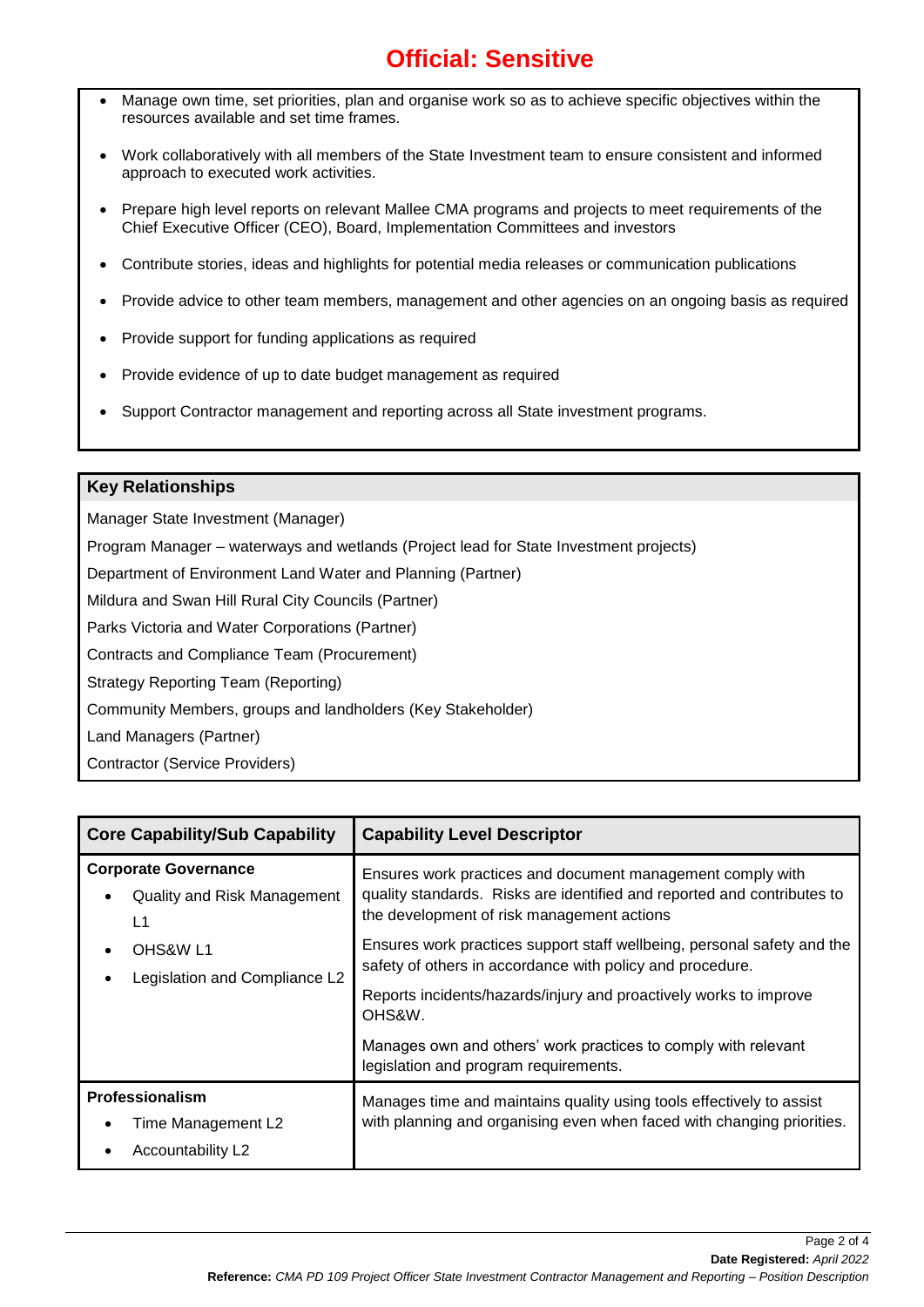| Problem solving L2                                                                                                                 | Takes responsibility for work outcomes and helps others to understand<br>their roles and responsibilities.<br>Listens respectively, facilitates the resolution of interested parties and<br>colleagues' problems in respectful ways.                                                                                                                                                                                                                                                                                          |
|------------------------------------------------------------------------------------------------------------------------------------|-------------------------------------------------------------------------------------------------------------------------------------------------------------------------------------------------------------------------------------------------------------------------------------------------------------------------------------------------------------------------------------------------------------------------------------------------------------------------------------------------------------------------------|
| <b>Community and Stakeholder</b><br><b>Engagement</b><br>Partnerships and collaboration<br>L1<br><b>Community Values L1</b>        | Provides the interested parties with balanced and objective information<br>to assist them in understanding the problems, alternatives or solutions<br>Maintains basic understanding of local communities and groups that<br>we work with and their needs.                                                                                                                                                                                                                                                                     |
| <b>Program Management</b><br>Funding Bids L1<br>Program Development L1                                                             | Supports efforts to secure funding for programs<br>Contributes to program and project outcomes                                                                                                                                                                                                                                                                                                                                                                                                                                |
| <b>Project Delivery</b><br>Project Management L2<br><b>Procurement and Contract</b><br>Management L2<br>Resources and Promotion L2 | Monitors project performance and provides accurate and timely project<br>reporting. Reports project variations.<br>Develops contract specifications, gathers quotes and prepares draft<br>contracts in accordance with policy. Develops KPIs for contractors and<br>monitors performance in the field ensuring work meets contractual<br>project require.<br>Investigates and recommends resources and prepares<br>promotional/communication material both digital and print for efficient<br>and effective project delivery. |
| <b>Interpersonal Communications</b><br><b>Written Communication L2</b><br><b>Verbal Communication L2</b>                           | Prepares accurate documents and written communications including<br>project publications, digital and print material, that incorporates content<br>appropriate for the purpose and audience<br>Communicates clear, culturally appropriate, respectful and consistent<br>messages to interested parties and other staff and listens to feedback                                                                                                                                                                                |
| <b>Natural Resource Management</b><br>Local NRM Issues L1<br>Cultural Heritage L1                                                  | Maintains a basic understanding of the NRM issues of the region<br>Understands the importance of managing cultural heritage as a<br>regional asset.                                                                                                                                                                                                                                                                                                                                                                           |

| <b>Personal Attribute</b> | <b>Descriptor</b>                                                                                            |
|---------------------------|--------------------------------------------------------------------------------------------------------------|
| Collaborative             | Works with others to achieve common goals<br>Engenders a spirit of teamwork<br>Inspires trust                |
| Self-disciplined          | Manages own time to achieve key outcomes<br>Avoids distraction and diversions<br>Is organised and methodical |